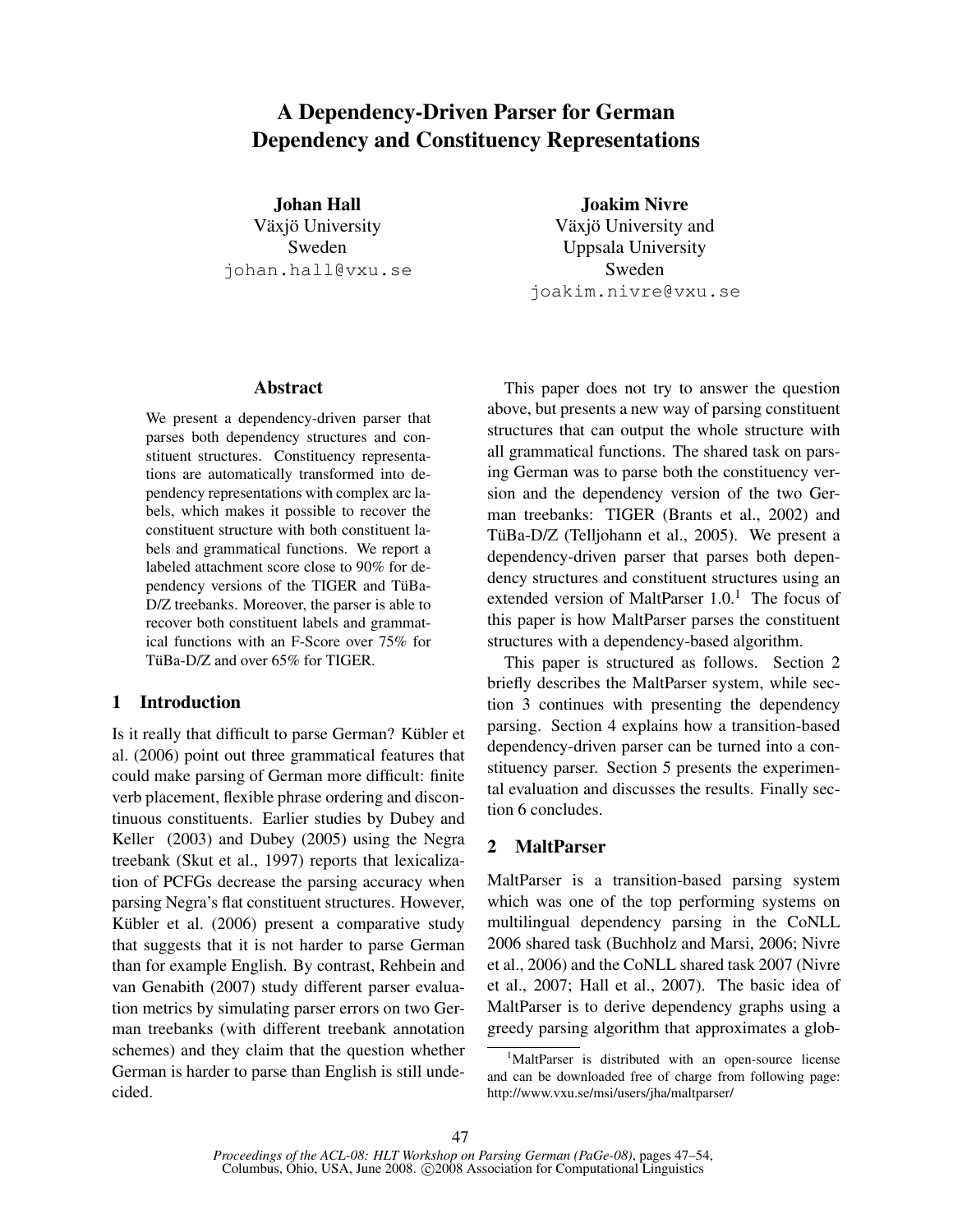ally optimal solution by making a sequence of locally optimal choices. The system is equipped with several parsing algorithms, but we have chosen to only optimize Nivre's parsing algorithm for both the dependency track and the constituency track. Nivre's algorithm is a deterministic algorithm for building labeled projective dependency structures in linear time (Nivre, 2006). There are two essential parameters that can be varied for this algorithm. The first is the arc order and we selected the arc-eager order that attaches the right dependents to their head as soon as possible. The second is the stack initialization and we chose to use an empty stack initialization that attaches root dependents with a default root label after completing the left-to-right pass over the input.

The algorithm uses two data structures: a stack to store partially processed tokens and a queue of remaining input tokens. The arc-eager transitionsystem has four parser actions:

- 1. LEFT-ARC( $r$ ): Adds an arc labeled r from the next input token to the top token of the stack, the top token is popped from the stack because it must be complete with respect to left and right dependents at this point.
- 2. RIGHT-ARC $(r)$ : Adds an arc labeled r from the top token of the stack to the next input token and pushes the next input token onto the stack (because it may have dependents further to the right).
- 3. REDUCE: Pops the top token of the stack. This transition can be performed only if the top token has been assigned a head and is needed for popping a node that was pushed in a RIGHT- $ARC(r)$  transition and which has since found all its right dependents.
- 4. SHIFT: Pushes the next input token onto the stack. This is correct when the next input token has its head to the right or should be attached to the root.

MaltParser uses history-based feature models for predicting the next parser action at nondeterministic choice points. Previously, MaltParser combined the prediction of the transition with the prediction of the arc label  $r$  into one complex prediction with one feature model. The experiments presented in this paper use another prediction strategy, which divide the prediction of the parser action into several predictions. First the transition is predicted; if the transition is SHIFT or REDUCE the nondeterminism is resolved, but if the predicted transition is RIGHT-ARC or LEFT-ARC the parser continues to predict the arc label  $r$ . This prediction strategy enables the system to have three different feature models: one for predicting the transition and two for predicting the arc label  $r$  (RIGHT-ARC and LEFT-ARC). We will see in section 4 that this change makes it more feasible to encode the inverse mapping into complex arc labels for an arbitrary constituent structure without losing any information.

All symbolic features were converted to numerical features and we use the quadratic kernel  $K(x_i, x_j) = (\gamma x_i^T x_j + r)^2$  of the LIBSVM package (Chang and Lin, 2001) for mapping histories to parser actions and arc labels. All results are based on the following settings of LIBSVM:  $\gamma = 0.2$  and  $r = 0$  for the kernel parameters,  $C = 0.5$  for the penalty parameter, and  $\epsilon = 1.0$  for the termination criterion. We also split the training instances into smaller sets according to the fine-grained part-ofspeech of the next input token to train separate oneversus-one multi-class LIBSVM-classifiers.

## 3 Dependency Parsing

Parsing sentences with dependency structures like the one in Figure 1 is straightforward using Malt-Parser. During training, the parser reconstructs the correct transition sequence needed to derive the gold standard dependency graph of a sentence. This involves choosing a label  $r$  for each arc, which in a pure dependency structure is an atomic symbol. For example, in Figure 1, the arc from *hat* to *Beckmeyer* is labeled SUBJ. This is handled by training a separate labeling model for RIGHT-ARC and LEFT-ARC. During parsing, the sentence is processed in the same way as during training except that the parser requests the next transition from the transition classifier. If the predicted transition is an arc transition (RIGHT-ARC or LEFT-ARC), it then asks the corresponding classifier for the arc label  $r$ .

One complication when parsing the dependency version of the two German treebanks is that they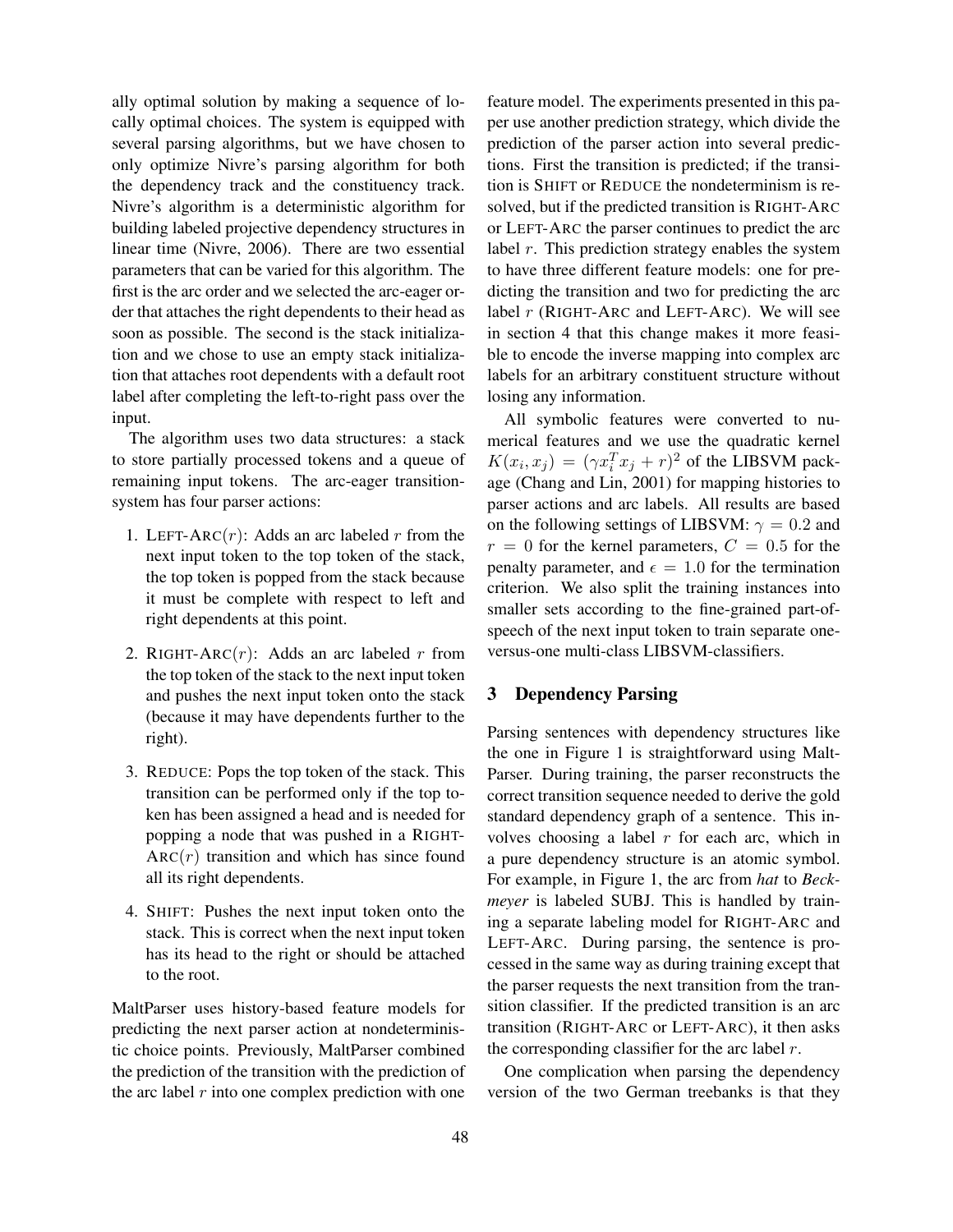

Figure 1: The sentence "For this statement has Beckmeyer until now not presented any evidence." is taken from dependency version of TüBa-D/Z treebank.

contain non-projective structures, such as the dependency graph illustrated in Figure 1. Nivre's parsing algorithm only produces projective dependency structures, and therefore we used pseudo-projective parsing for recovering non-projective structures. The training data are projectivized and information about these transformations is encoded into the arc labels to enable deprojectivizition of the parser output (Nivre and Nilsson, 2005).

# 4 Constituency Parsing

This section explains how a transition-based dependency parser can be used for parsing constituent structures. The basic idea is to use the common practice of transforming a constituent structure into a dependency graph and encode the inverse mapping with complex arc labels. Note that the goal is not to create the best dependency representation of a constituent structure. Instead the main objective is to find a general method to transform constituency to dependency so that is easy to do the inverse transformation without losing any information. Moreover, another goal is to transform the constituent structures so that it is feasible for a transition-based dependency parser to induce a parser model based on the resulting dependency graphs and during parsing use this parser model to derive constituent structures with the highest accuracy possible. Hence, the transformation described below is not designed with the purpose of deriving a linguistically sound dependency graph from a constituent structure.

Our strategy for turning a dependency parser into a constituency parser can be summarized with the following steps:

1. Identify the lexical head of every constituent in

the constituent structure.

- 2. Identify the head of every token in the dependency structure.
- 3. Build a labeled dependency graph that encodes the inverse mapping in the arc labels.
- 4. Induce a parser model based on the labeled dependency graphs.
- 5. Use the induced parser model to parse new sentences into dependency graphs.
- 6. Derive the constituent structure by performing the inverse mapping encoded in the dependency graph produced in step 5.

#### 4.1 Identify the Heads

The first steps are basically the steps that are used to convert a constituent structure to a dependency structure. One way of doing this is to traverse the constituent structure from the root node and identify the head-child and the lexical head of all constituent nodes in a recursive depth-first search. Usually this process is governed by pre-defined headfinding rules that define the direction of the search for each distinct constituent label. Moreover, it is quite common that the head-finding rules define some kind of priority lists over which part of speech or grammatical function is the more preferable headchild.

For our experiment on German we have kept this search of the head-child and lexical head very simple. For the TIGER treebank we perform a leftto-right search to find the leftmost lexical child. If no lexical child can be found, the head-child of the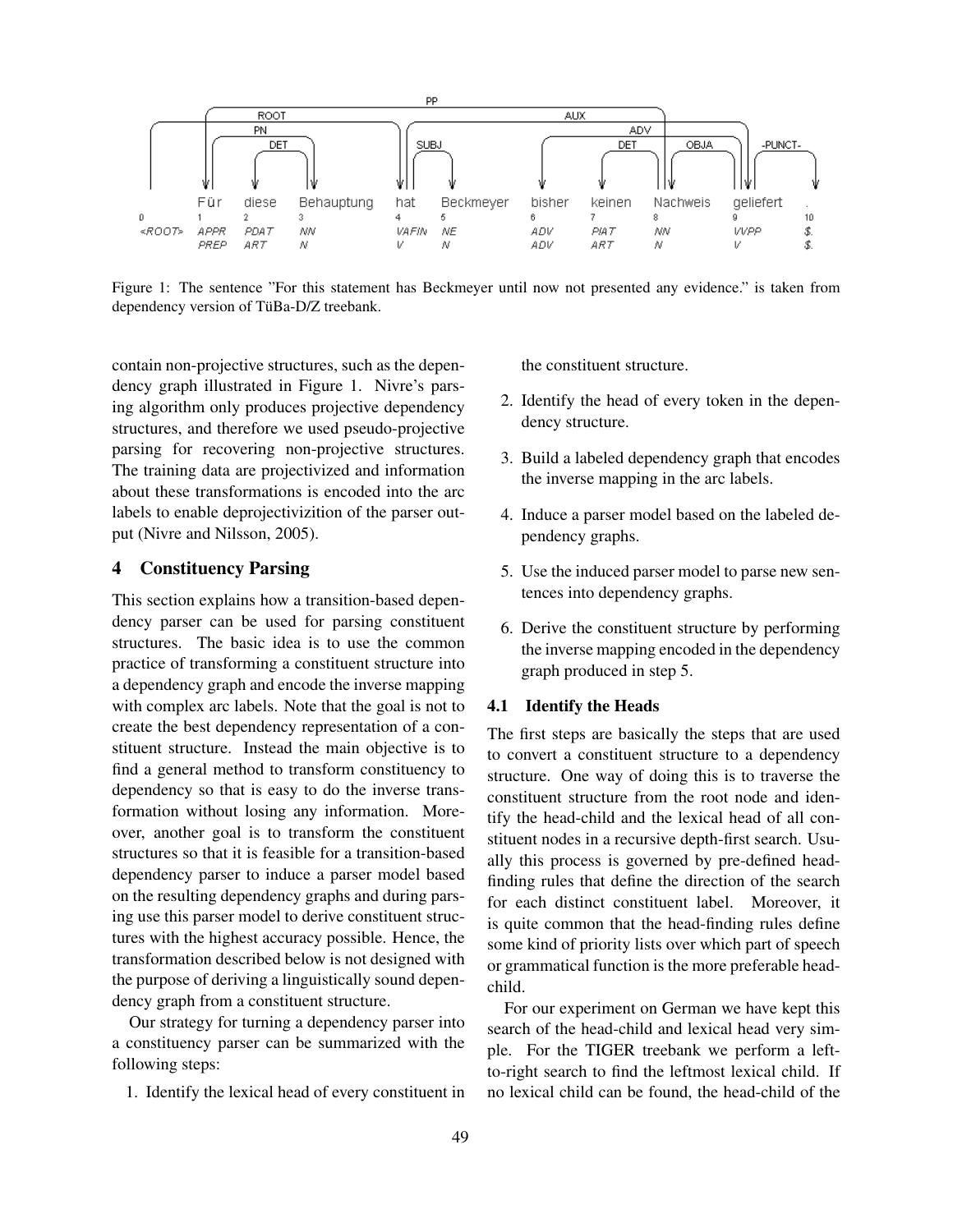constituent will be the leftmost constituent child and the lexical head will be the lexical child of the head child recursively. For the TüBa-D/Z treebank we got higher accuracy if we varied the direction of search according to the label of the target constituent.<sup>2</sup> We also tried more complex and linguistically motivated head rules, but unfortunately no improvement in accuracy could be found. We want to stress that the use of more complex head rules was done late in the parser optimization process and it would not be a surprise if more careful experiments resulted in the opposite conclusion.

Given that all constituents have been assigned a lexical head it is a straightforward process to identify the head and the dependents of all input tokens. The algorithm investigates, for each input token, the containing constituent's lexical head, and if the token is not the lexical head of the constituent it takes the lexical head as its head in the dependency graph; otherwise the head will be assigned the lexical head of a higher constituent in the structure. The root of the dependency graph will be the lexical head of the root of the constituent structure.

#### 4.2 Build a Labeled Dependency Graph

The next step builds a labeled dependency representation that encodes the inverse mapping in the arc labels of the dependency graph. Each arc label is a quadruple consisting of four sublabels (*dependency relation*, *head relations*, *constituent labels*, *attachment*). The meaning of each sublabel is following:

- The *dependency relation* is the grammatical function of the highest constituent of which the dependent is the lexical head.
- The *head relations* encode the path of function labels from the dependent to the highest constituent of which is the lexical head (with path elements separated by |).
- The *constituent labels* encode the path of constituent labels from the dependent to the highest constituent of which is the lexical head (with path elements separated by |).

• The *attachment* is a non-negative integer *i* that encodes the attachment level of the highest constituent of which it is the lexical head.

### 4.3 Encoding Example

Figure 2 illustrates the procedure of encoding the constituency representation as a dependency graph with complex arc labels for a German sentence. The constituent structure is shown above the sentence and below we can see the resulting dependency graph after the transformation. We want to stress that the resulting dependency graph is not linguistically sound, and the main purpose is to demonstrate how a constituent structure can be encoded in a dependency graph that have all information need for the inverse transformation.

For example, the constituent MF has no lexical child and therefore the head-child is the leftmost constituent NX. The lexical head of MF is the token *Beckmeyer* because it is the lexical head of NX. For the same reason the lexical head of the constituent SIMPX is the token *Für* and this token will be the head of the token *Beckmeyer*, because SIMPX dominates MF. In the dependency graph this is illustrated with an arc from the head *Für* to its dependent *Beckmeyer*.

The arc *Für* to *Beckmeyer* is labeled with a complex label (??, HD|ON, NX|MF, 2), which consists of four sublabels. The first sublabel is the grammatical function above MF and because this is missing a dummy label ?? is used instead. The sublabel HD|ON encodes a sequence of head relations from the lexical head *Beckmeyer* to MF. The constituent labels are encoded in the same way in the third sublabel NX|MF. Finally, the fourth sublabel indicates the attachment level of the constituent MF. In this case, MF should be attached to the constituent two levels up in the structure with respect to the head *Fur¨* . 3

The two arcs *diese* to *Behauptung* and *keinen* to *Nachweis* both have the complex arc label (HD,  $^*,$  \*, 0), because the tokens *Behauptung* and *Nachweis* are attached to a constituent without being a lexical head of any dominating constituent. Consequently, there are no sequences of head relations and constituent

 $2$ It was beneficial to make a right-to-left search for the following labels: ADJX, ADVX, DM, DP, NX, PX

<sup>&</sup>lt;sup>3</sup>If the fourth sublabel had an attachment level of 1, then the constituent MF would be attached to the constituent VF instead of the constituent SIMPX.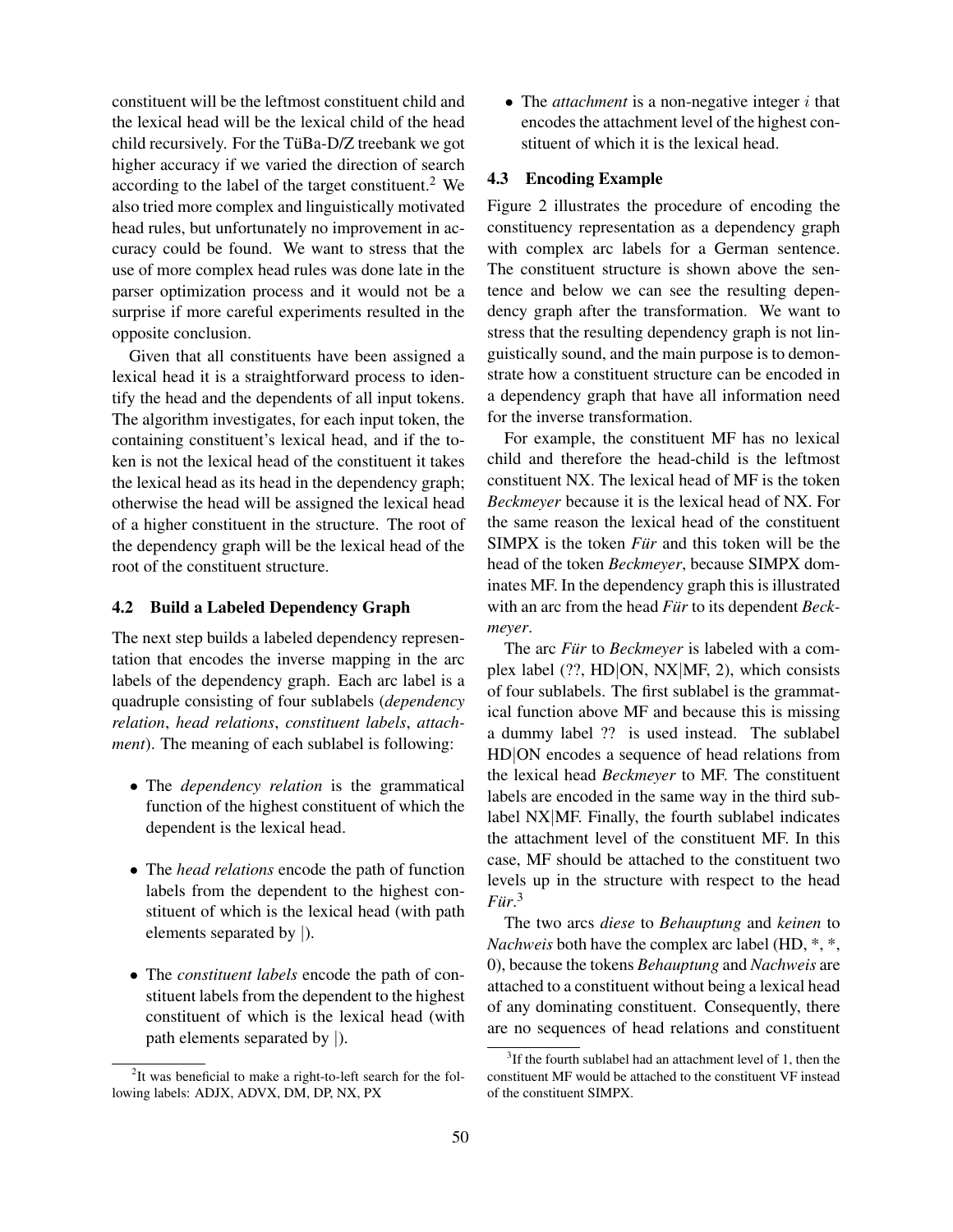

Figure 2: The sentence "For this statement has Beckmeyer until now not presented any evidence." is taken from TüBa-D/Z treebank and show the encoding of a constituent structure as a dependency graph.

labels to encode, and these are therefore marked \*. The encoding of the virtual root VROOT is treated in a special way and the label VROOT is regarded as a dependency relation instead of a constituent label.

If we compare the dependency graphs in Figure 1 and Figure 2, we can see large differences. The more linguistically motivated dependency graph (LDG) in Figure 1 has a completely difference structure and different arc labels compared to the automatically generated dependency graph (ADG) in Figure 2. There are several reasons, some of which are listed here:

• Different conversions strategies: LDG is based on a conversion that sometimes leads to nonprojective structures for non-local dependencies. For example, in Figure 2, the extracted PP Für diese Behauptung has the grammatical function OAMOD, which indicates that it is a modifier (MOD) of a direct object (OA) elsewhere in the structure (in this case *keinen Nachweis*). In LDG, this is converted to a nonprojective dependency from *Nachweis* to *Für* (with the label PP). No such transformtion is attempted in ADC, which simply attaches *Für* to the lexical head of the containing constituent.

- Different head-finding rules: ADG are derived without almost no rules at all. Most likely, the conversion of LDG makes use of several linguistically sound head-finding rules. A striking difference is the root of the dependency graph, where LDG has its root at the linguistically motivated token *hat*. Whereas ADG has its root at the end of the sentence, because the leftmost lexical child of the virtual root VROOT is the punctuation.
- Different arc labels: ADG encodes the constituent structure in the complex arc labels to be able to recover the constituent structure, whereas LDG have linguistically motivated dependency relations that are not present in the constituent structure.

We believe that our simplistic approach can be further improved by using ideas from the conversion process of LDG.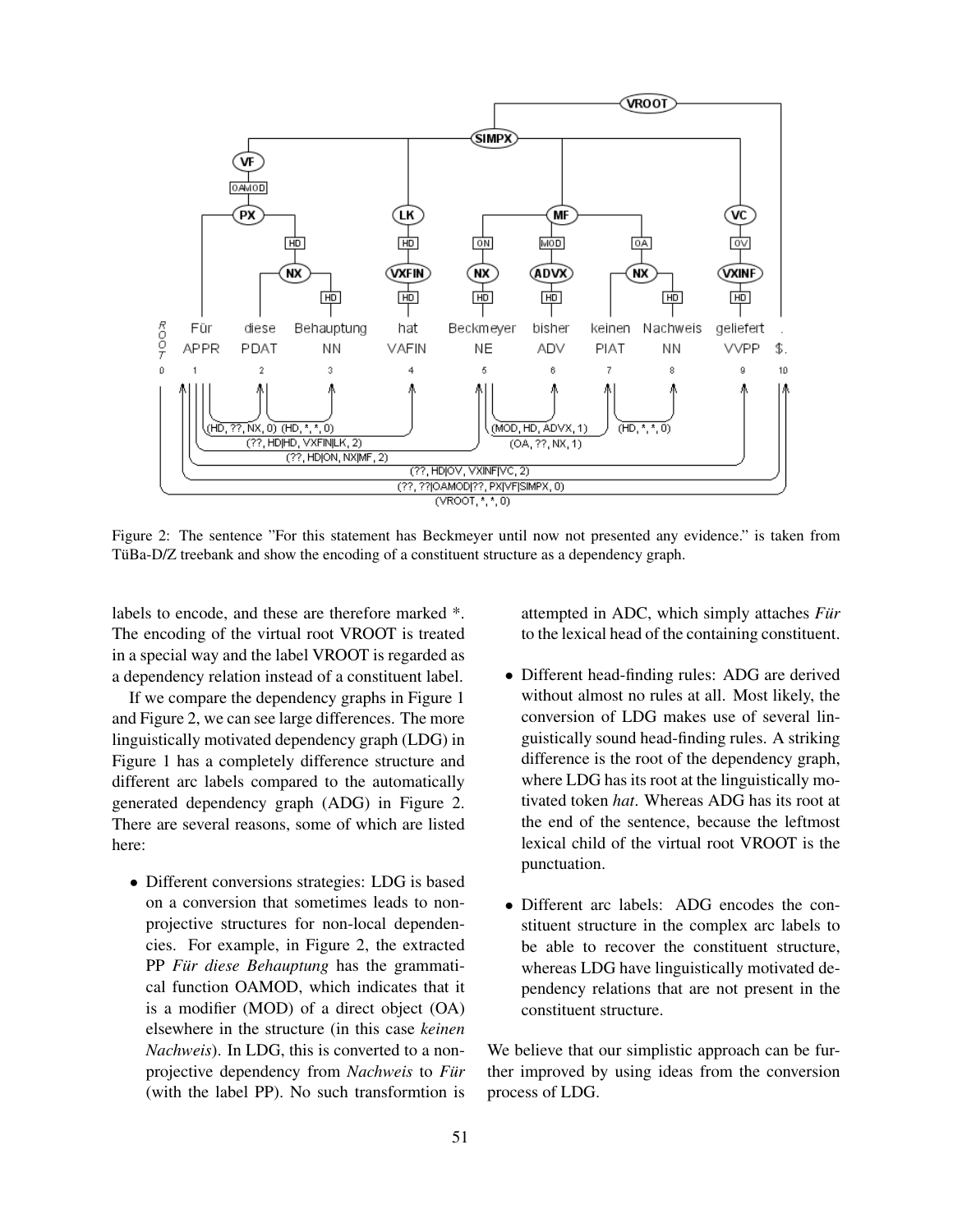## 4.4 Inverse Mapping

The last step of our presented strategy is to make the inverse transformation from a dependency graph to a constituent structure. This is done by a bottomup and top-down process of the dependency graph. First we iterate over all tokens in the dependency graph and restore the sequence of constituent nodes with constituent labels and grammatical functions for each individual token using the information of the sublabels *head relations* and *constituent labels*. After this bottom-up process we have the lineage of constituents for each token where the token is the lexical head. The top-down process then traverse the dependency graph recursively from the root with pre-order depth-first search. For each token, the highest constituent of the lineage of the token is attached to its head lineage at an attachment level according to the sublabel *attachment*. Finally, the edge between the dominating constituent and the highest constituent of the lineage is labeled with a grammatical function according to the sublabel *dependency relation*.

## 4.5 Parsing

For the constituency versions of both TIGER and TüBa-D/Z we can recover the constituent structure without any loss of information, if we transform from constituency to dependency and back again to constituency. During parsing we predict the sublabels separately with separate feature models for RIGHT-ARC and LEFT-ARC. Moreover, the parsed constituent structure can contain discontinuous constituency because of wrong attachment levels of constituents. To overcome this problem, the structure is post-processed and the discontinuous constituents are forced down in the structure so that the parser output can be represented in a nested bracketing format.

## 5 Experiments

The shared task on parsing German consisted of parsing either the dependency version or the constituency version of two German treebanks, although we chose to parse both versions. This section first presents the data sets used. We continue with a brief overview of how we optimized the four different parser models. Finally, the results are discussed.

#### 5.1 Data Sets

The prepared training and development data distributed by the organizers were based on the German TIGER (Brants et al., 2002) and TüBa-D/Z (Telljohann et al., 2005) treebanks, one dependency and one constituency version for each treebank. Both treebanks contain German newspaper text and the prepared data sets were of the same size. The development set contained 2611 sentences and the training set contained 20894 sentences. The dependency and constituency versions contained the same set of sentences.

The dependency data were formated according to the CoNLL dependency data format.<sup>4</sup> LEMMA, FEATS, PHEAD and PDEPREL columns of the CoNLL format were not used at all.

The constituency data have been converted into a bracketing format similar to the Penn Treebank format. All trees are dominated by a VROOT node and all constituents are continuous. The test data consisted of sentences with gold-standard part-ofspeech tags and also the gold-standard grammatical functions attached to the part-of-speech tags. Unfortunately, we were not aware of that the grammatical functions attached to the part-of-speech tags should be regarded as input to the parser and therefore our presented results are based on not using the grammatical functions attached to the part-of-speech tags as input to the parser.

We divided the development data into two sets, one set used for parser optimization (80%) and the other 20% we saved for final preparation before the release of the test data. For the final test run we trained parser models on all the data, both the training data and the development data.

#### 5.2 Parser optimization

We ran several experiments to optimize the four different parser models. The optimization of the dependency versions was conducted in a way similar to the parser optimization of MaltParser in the CoNLL shared tasks (Nivre et al., 2006; Hall et al., 2007). A new parameter for the extended version

<sup>4</sup>More information about the CoNLL dependency data format can be found at: http://nextens.uvt.nl/ conll/#dataformat. Yannick Versley has done work of converting both treebanks to a dependency annotation that is similar to the Hamburg dependency format.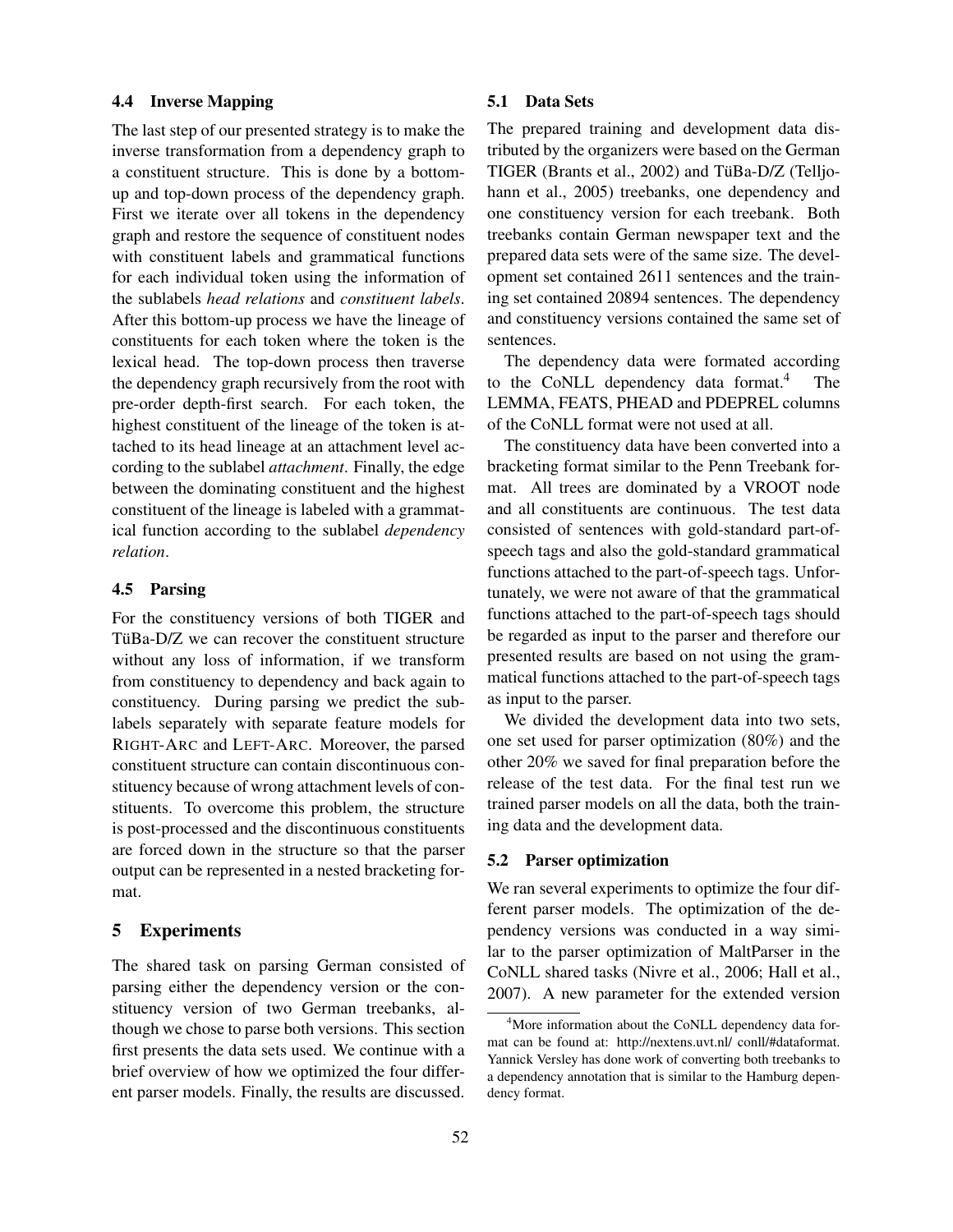of MaltParser 1.0 is the prediction strategy, where we could choose between combining the prediction of the transition with the prediction of the arc label into one complex prediction or dividing the prediction of the parser action into two predictions (one model for predicting the transition and two models for predicting the arc label depending on the outcome of the transition-model). It was beneficial to use the divided predication strategy for all four data sets. In the next step we performed a feature optimization with both forward and backward selection, starting from a model extrapolated from many previous experiments on different languages. Because we chose to use the divided predication strategy this step was more complicated compared to using the combined strategy, because we needed to optimize three feature models (one transition-model and two arc-label models, one for RIGHT-ARC and one for LEFT-ARC).

The optimization of the constituency versions was even more complex because each parser model contained nine feature models (one transition-model, two models for each sublabel). Another problem for the parser optimization was the fact that we tried out new ideas and for example changed the encoding a couple of times. Due to the time constraints of the shared task it was not possible to start parser optimization all over again for every change. We also performed some late experiments with different head-finding rules to make the intermediate dependency graphs more linguistically sound, but unfortunately these experiments did not improve the parsing accuracy. We want to emphasize that the time for developing the extended version of MaltParser to handle constituency was severely limited, especially the implementation of head-finding rules, so it is very likely that head-finding rules can improve parsing accuracy after more careful testing and experiments.

#### 5.3 Results and Discussion

The results based on the prepared test data for the dependency and constituency tracks are shown in table 1. The label attachment score (LAS) was used by the organizer for evaluating the dependency versions, that is, the proportion of tokens that are assigned the correct head and the correct arc label (punctuation included). We can see that the dependency results

|              | Dependency | Constituency |                         |                        |
|--------------|------------|--------------|-------------------------|------------------------|
| Treebank     | LAS        | LP           | LR                      | $\mathbf{L}\mathbf{F}$ |
| <b>TIGER</b> |            |              | 90.80 67.06 63.40 65.18 |                        |
| $ TiBa-D/Z $ |            |              | 88.64 76.44 74.79 75.60 |                        |

Table 1: The results for the extended version of Malt-Parser 1.0 in the shared task on parsing German dependency and constituency representations.

are close to 90% for both the treebanks, 90.80 for TIGER and 88.64 for Tüba-D/Z, which were the unchallenged best scores in the shared task. The highest score on parsing German in the CoNLL-X shared task was obtained by the system of McDonald et al. (2006) with a LAS of 87.34 based on the TIGER treebank, but we want to stress that these results are not comparable due to different data sets (and a different policy regarding the inclusion of punctuation).

The constituency versions were evaluated according to the labeled recall (LR), labeled precision (LP) and labeled F-score (LF). Labeled in this context means that both the constituent label and the grammatical function should agree with the goldstandard, but grammatical functions labeling the edge between a constituent and a token were not included in the evaluation. The labeled F-scores are  $75.60$  for Tüba-D/Z and  $65.18$  for TIGER and these results are the second best results in the shared task out of three systems. We want to emphasize that the results may not be strictly comparable because of different use of the grammatical functions attached to the parts of speech in the bracketing format. We did not use these grammatical functions as input, instead these were assigned by the parser. Our results are competitive if we compare with Kübler et al. (2006), who report 51.41 labeled F-score on the Negra treebank and 75.33 on the TüBa-D/Z treebank using the unlexicalized, markovized PCFG version of the Stanford parser.

We believe that our results for the constituency representations can be improved upon by investigating different methods for encoding the inverse mapping in the complex arc labels and performing a more careful evaluation of head-finding rules to derive a more linguistically sound dependency representation. Another interesting line of future work is to try to parse discontinuous constituents by using